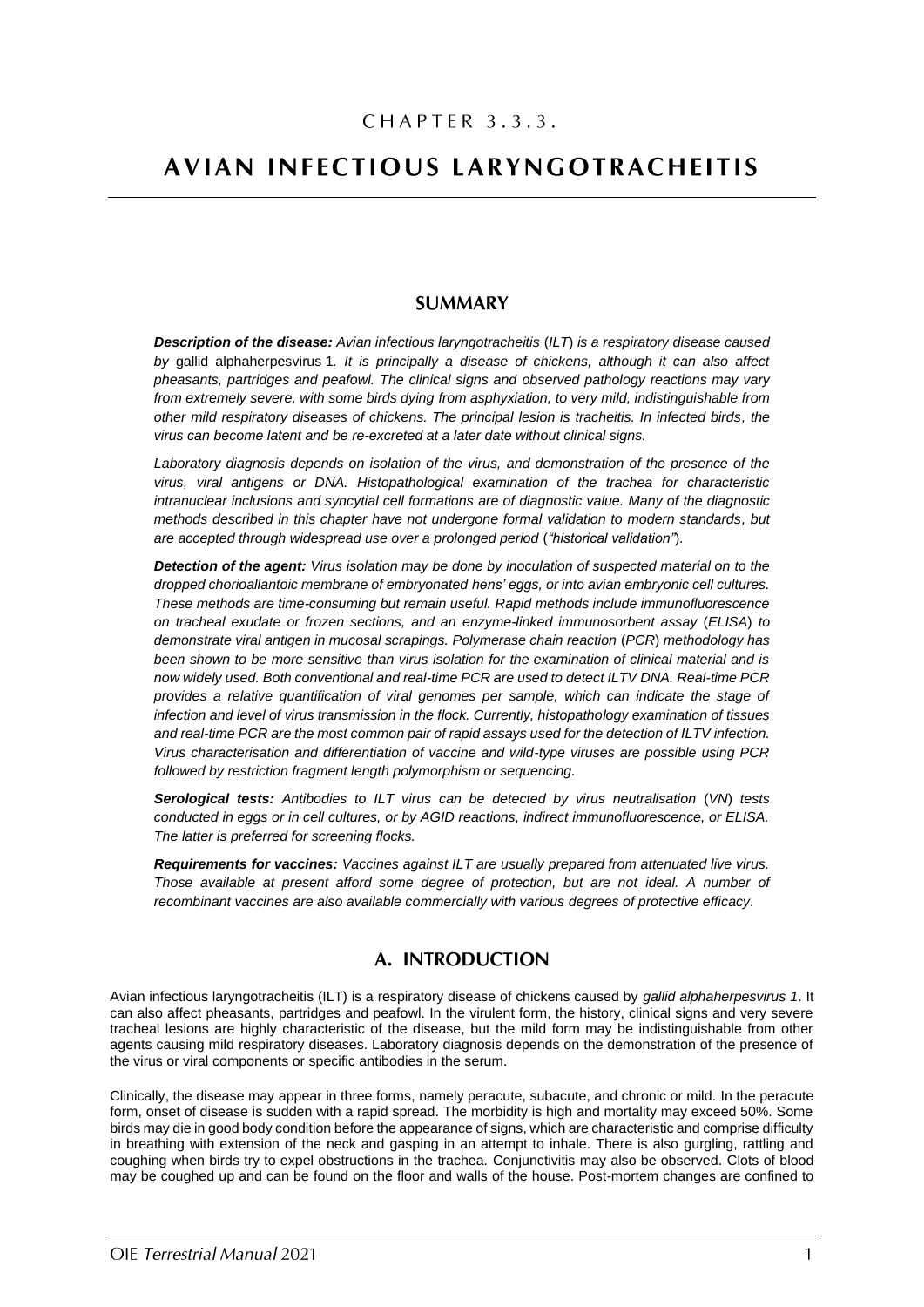the upper respiratory tract and are also characteristic, consisting of haemorrhagic tracheitis with blood clots, mucoid rhinitis, and blood-stained mucus along the length of the trachea.

In the subacute form, the onset of illness is slower and respiratory signs may extend over some days before deaths are seen. The morbidity is high but the mortality is lower than in the peracute form, between 10% and 30%. Postmortem findings are less severe and consist of mucoid exudate with or without blood in the trachea. Yellow caseous diphtheritic membranes may be found adherent to the larynx and upper tracheal mucosa.

Chronic or mild ILT may be seen among survivors of either of the above forms of the disease, although some outbreaks themselves may be entirely mild. Incidence of chronic ILT within a flock may be only 1–2%. Signs include coughing, nasal, ocular and oral discharge, and reduced egg production.

Differential diagnosis of ILT from other respiratory diseases, especially Newcastle disease, which may also cause severe tracheitis, is important. Also, diphtheritic oral lesions should be differentiated from the wet form of fowlpox.

Infection is acquired via the upper respiratory tract and transmission occurs most readily from acutely infected birds, but clinically inapparent infection can persist for long periods with intermittent re-excretion of the virus, and these recovered carrier birds are also a potential means of transmission of the disease (Hughes *et al*., 1987). Given that transmission of ILT takes place by close contact, transmission is slower in cage houses than where birds are loosehoused, and the path of infection through a cage house may be apparent. Recent work has confirmed considerable variation among ILT virus (ILTV) strains in their tropism for trachea or conjunctiva and those with affinity for the latter site can severely affect weight gain (Kirkpatrick *et al*., 2006a). There is increasing evidence that highly virulent and transmissible strains can emerge as a result of recombination between two or more different strains (Lee *et al*., 2015).

There is no known risk of human infection with ILTV. Biocontainment measures should be determined by risk analysis as described in Chapter 1.1.4 *Biosafety and biosecurity: Standard for managing biological risk in the veterinary laboratory and animal facilities.*

# **B. DIAGNOSTIC TECHNIQUES**

|                                        | <b>Purpose</b>                             |                                                                     |                                          |                                      |                                              |                                                                              |  |  |  |  |
|----------------------------------------|--------------------------------------------|---------------------------------------------------------------------|------------------------------------------|--------------------------------------|----------------------------------------------|------------------------------------------------------------------------------|--|--|--|--|
| <b>Method</b>                          | Population<br>freedom<br>from<br>infection | Individual animal<br>freedom from<br>infection prior to<br>movement | Contribute to<br>eradication<br>policies | Confirmation<br>of clinical<br>cases | Prevalence<br>of infection -<br>surveillance | Immune status in<br>individual animals<br>or populations<br>post-vaccination |  |  |  |  |
| Detection of the agent <sup>1</sup>    |                                            |                                                                     |                                          |                                      |                                              |                                                                              |  |  |  |  |
| <b>Virus isolation</b>                 |                                            |                                                                     |                                          | $++$                                 |                                              |                                                                              |  |  |  |  |
| Immuno-<br>fluorescence<br>for antigen |                                            | $\ddot{}$                                                           |                                          | $^{++}$                              |                                              |                                                                              |  |  |  |  |
| ELISA - antigen<br>detection           |                                            | $++$                                                                | +                                        | $^{+++}$                             | $\ddot{}$                                    |                                                                              |  |  |  |  |
| <b>PCR</b>                             | $++$                                       | $^{+++}$                                                            | $++$                                     | $^{+++}$                             | $^{+++}$                                     |                                                                              |  |  |  |  |
| Histopathology                         |                                            |                                                                     |                                          | $++$                                 |                                              |                                                                              |  |  |  |  |

Table 1. Test methods available for the diagnosis of avian infectious laryngotracheitis and their purpose

<sup>1</sup> A combination of agent identification methods applied on the same clinical sample is recommended.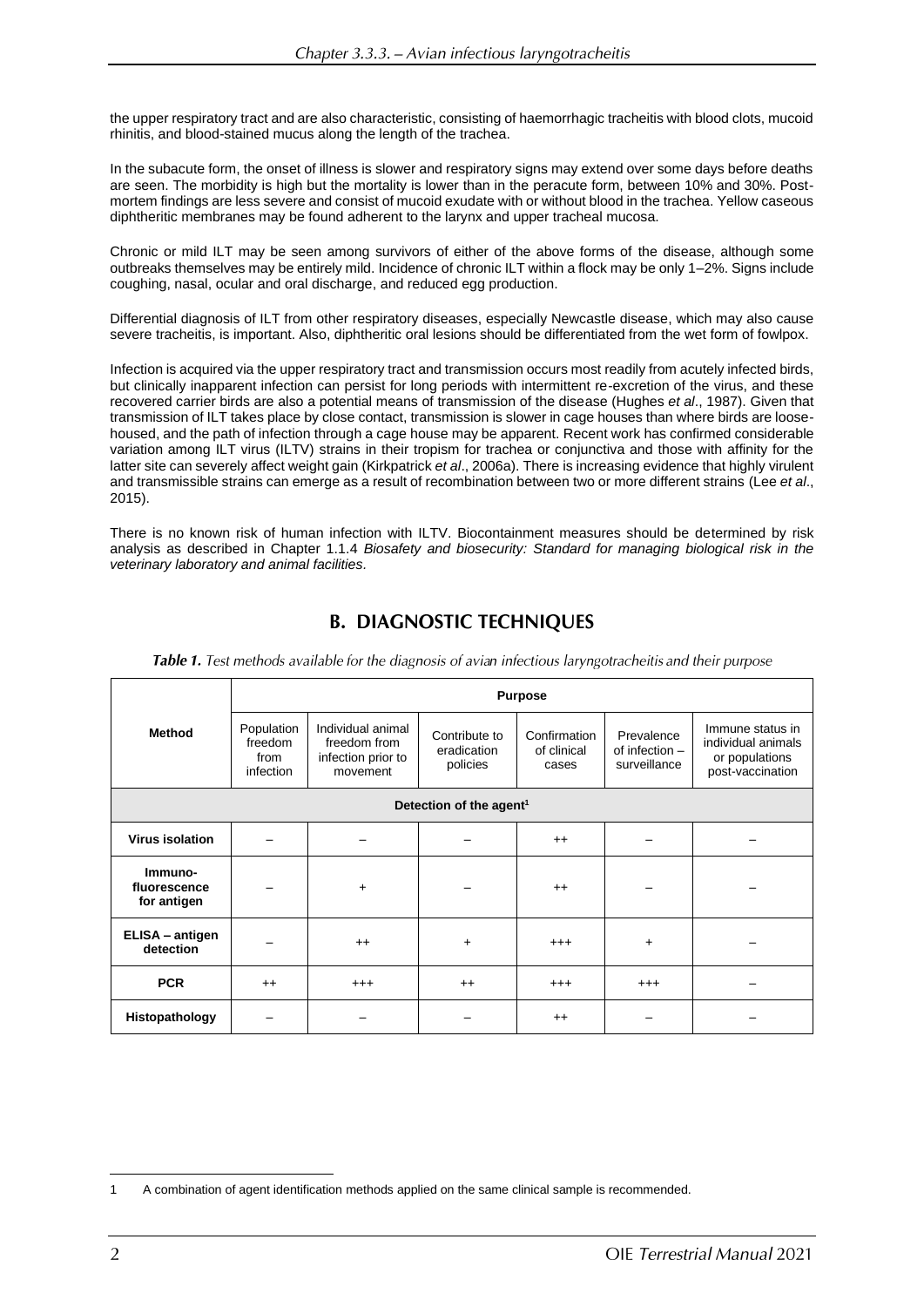| Detection of immune response  |      |  |          |  |         |         |  |  |  |
|-------------------------------|------|--|----------|--|---------|---------|--|--|--|
| VN                            |      |  |          |  |         |         |  |  |  |
| ELISA – antibody<br>detection | $++$ |  | $^{+++}$ |  | $^{++}$ | $^{++}$ |  |  |  |

Key:  $+++$  = recommended for this purpose;  $++$  recommended but has limitations;

 $+$  = suitable in very limited circumstances;  $-$  = not appropriate for this purpose.

ELISA = Enzyme-linked immunosorbent assay; PCR = polymerase chain reaction; VN = virus neutralisation.

#### Detection of the agent  $1.$

The virus may be isolated in chicken embryo liver, chicken embryo kidney or in chicken kidney cell cultures. Of these, monolayers of chicken embryo liver cells have been found to be the most sensitive (Hughes & Jones, 1988). The virus can also be grown on the dropped chorioallantoic membrane (CAM) of 10- to 12-day-old specific pathogen free (SPF) embryonated chicken eggs (Jordan, 1964).

The causative herpesvirus may be demonstrated directly in tracheal exudate by electron microscopy (Van Kammen & Spadbrow, 1976). Viral antigens may be detected by immunofluorescence (Braune & Gentry, 1985; Wilks & Kogan, 1979), or enzyme-linked immunosorbent assay (ELISA), using tracheal mucosal scrapings (York & Fahey, 1988). Histopathological examination of the trachea for typical herpesvirus intranuclear inclusions and syncytial cell formation may also be helpful (Pirozok *et al*., 1957). Both conventional and real-time polymerase chain reaction (PCR) are used to detect ILTV nucleic acid. An additional advantage of real-time PCR is that it provides a relative quantification of viral genomes per sample, which can indicate the stage of infection and level of virus transmission in the flock. Conventional PCR is also useful in the diagnosis of ILTV because amplification products generated by conventional PCR can be sequenced for further virus genotyping (Menendez *et al.,* 2014).

## 1.1. Virus isolation

When samples are taken from live birds for virus isolation, tracheal swabs are superior to oropharyngeal or conjunctival swabs. These are placed in transport medium containing antibiotics. When selecting material for virus isolation from chronic outbreaks, it is more productive to cull a bird in the early stages of the infection, rather than to attempt to isolate virus from a bird that has died of asphyxiation after a long illness. The quality of sample is further improved if the bird is killed by barbiturate or other injection rather than by cervical dislocation. The whole head and neck from dead birds may be submitted, or only the trachea and larynx after their removal with minimal contamination. Tracheas should be transported in antibiotic broth for virus isolation, but wrapped in moist tissue paper if destined for electron microscopy. Any prolonged storage of infected tissues should be at  $-70^{\circ}$ C or below to minimise loss of virus titre. Repeated freezing and thawing must be avoided as this reduces virus infectivity.

Exudate and epithelial cells are scraped from the tracheas, diluted approximately 1/5 in nutrient broth containing penicillin and streptomycin, and agitated vigorously. The resulting suspension is centrifuged at low speed to remove debris, and 0.1 ml of the supernatant fluid is inoculated on to the dropped CAM of at least three embryonated chicken eggs of 10–12 days' incubation. The eggs are sealed with paraffin wax and incubated at 37°C for up to 7 days. They are candled daily and the CAMs of dead embryos or of those surviving for 7 days are examined for typical pocks. Alternatively, at least two confluent chick embryo liver or chicken embryo kidney cell monolayers, with their medium removed, are inoculated and allowed to adsorb for 1–2 hours. Cultures are overlaid with fresh medium, incubated for up to 7 days and examined daily under the microscope for evidence of a typical syncytial cell cytopathic effect (CPE).

In each instance, up to three passages of material may be necessary before a specimen is considered to be negative. A virus isolate can be confirmed as ILTV by a neutralisation test in eggs or cell culture using hyperimmune antiserum to ILTV. Alternatively, virus particles may be identified rapidly in cell culture fluid or in pocks on CAMs by electron microscopy, viral antigens by immunofluorescence in acetone-fixed ILT-virus-infected cell cultures or in frozen sections of CAM and viral nucleic acid by PCR.

#### 1.2. Immunofluorescence

In immunofluorescence tests for viral antigens, epithelial cell scrapings from the trachea are smeared on to a glass slide. Alternatively, 5 µm thick cryostat sections of trachea, snap-frozen in liquid nitrogen may be used. The preparations are fixed in acetone at room temperature for 10 minutes. These can be stained directly by applying chicken anti-ILTV immunoglobulin labelled with fluorescein isothiocyanate (FITC) for 1 hour, followed by rinsing for 15 minutes in a bath of phosphate-buffered saline (PBS), pH 7.2, agitated with a magnetic stirrer. Otherwise, they can be stained indirectly by applying an appropriate dilution of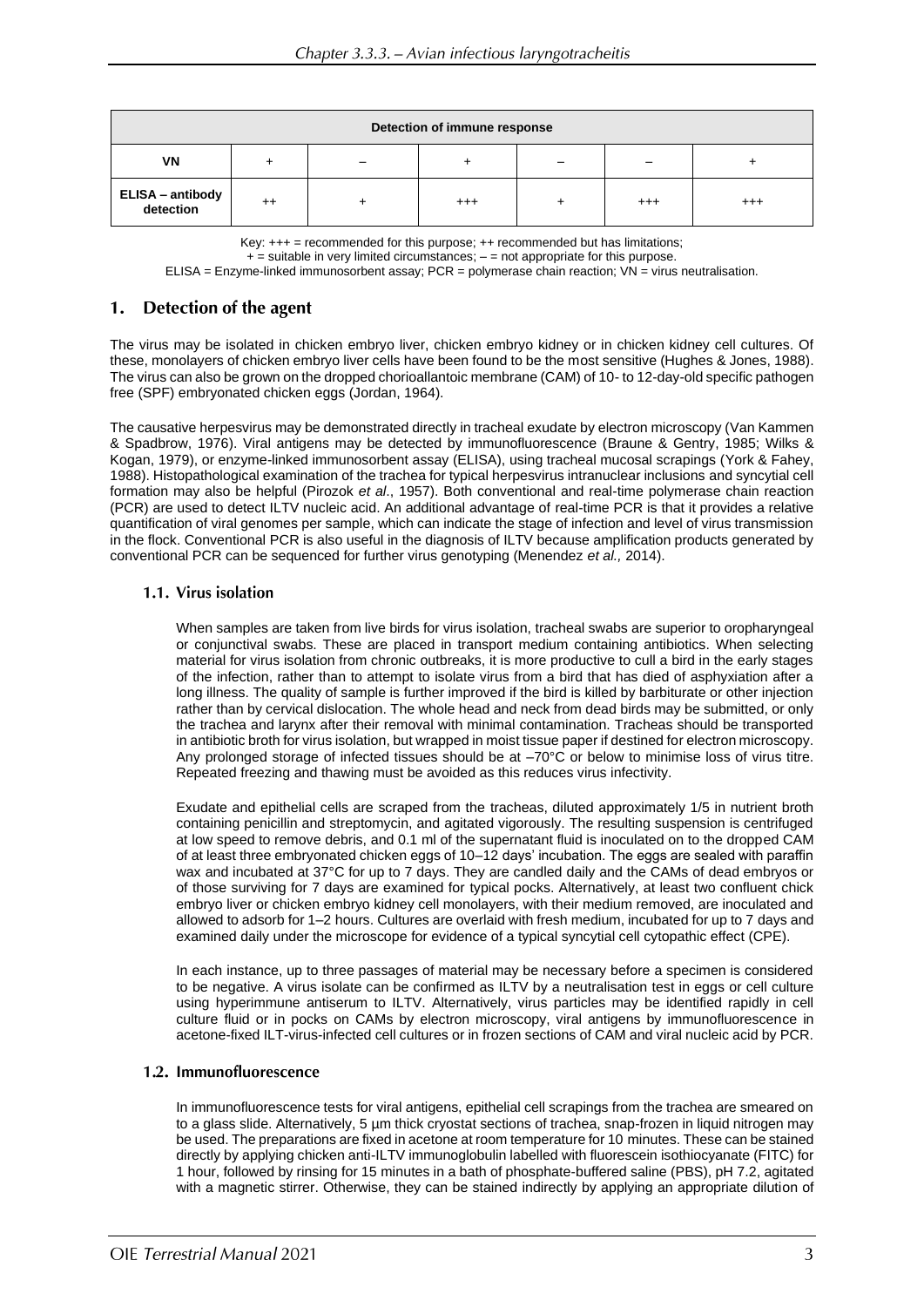chicken anti-ILT serum for 1 hour. The slide is rinsed thoroughly with PBS for 15 minutes as above, and an FITC-labelled anti-chicken immunoglobulin is applied for 30 minutes. After a final rinse, cover-slips are applied over non-fade mountant. The preparations are examined for specific intranuclear fluorescence in the epithelial cells using a microscope with epifluorescent ultraviolet illumination. Suitable controls include the use of known uninfected specimens and, for the indirect method, the application of nonimmune chicken serum. Particular care should be taken in the reading of indirect immunofluorescence preparations, as endogenous chicken IgG in the trachea may cause unwanted attachment of FITC-labelled anti-chicken IgG.

## 1.3. Enzyme-linked immunosorbent assay

A number of antigen detection ELISA kits are available commercially, and the assay procedure may vary depending on the kit; the manufacturer's instructions should always be followed. When the monoclonal antibody (MAb) ELISA is used for detecting viral antigens (McNulty *et al*., 1985), tracheal exudate is mixed with an equal volume of PBS containing 1% (v/v) of a nonionic, non-denaturing detergent, then vortexed for 30 seconds and centrifuged at 10,000 *g* for 1 minute. The supernatant fluid is dropped in 50 µl volumes in wells of microtitre plates previously coated with rabbit IgG against ILTV, diluted 1/200 in 0.05 M carbonate/bicarbonate buffer, pH 9.0, and incubated for 1 hour. Next, 50 µl of MAb against major glycoproteins of ILTV, diluted 1/50 in PBS, is added to each well, followed by 50 µl of a 1/1000 dilution of affinity-purified goat anti-mouse IgG conjugated to horseradish peroxidase. The chromogen/substrate, 5-aminosalicylic acid (6.5 mM) with hydrogen peroxide (to a final concentration of 0.0005%), is added to the wells in 100 µl volumes. After 30 minutes, the plates are read at 450 nm on a spectrophotometer and the absorbance reading for each well is corrected by subtracting the reading obtained for wells containing diluting buffer instead of tracheal exudate. The positive/negative cut-off point is taken as the mean absorbance value for several negative (i.e. tracheal material without ILTV) samples plus 3 standard deviations.

## 1.4. Histopathology

Birds selected for post-mortem examination should be in the acute phase of disease. Euthanasia should be by intravenous injection of barbiturates or exposure halothane, to avoid damaging the trachea. Tracheas for histopathological examination should be placed in 10% neutral buffered formalin or Bouin fixative (preferable for detection of intranuclear inclusion bodies) immediately after removal from the birds and, after fixation, embedded in paraffin wax. Eyelid and lung are sometimes examined. Intranuclear inclusions may be seen in the epithelial cells of the trachea after staining with haematoxylin and eosin. Syncytial cell formations are often present within the exudates and commonly contain intranuclear inclusion bodies. Inclusion bodies are the classical Cowdry type A inclusions of herpesviruses, but they may be present for only 3–5 days after infection. In severe cases where most infected cells have detached from the tracheal lining, inclusions may be seen in intact cells among the cellular debris in the lumen of the trachea. Longitudinal rather than transverse sections of trachea permit examination of the whole length of the organ.

# 1.5. Molecular methods

Several molecular methods for identifying ILTV DNA in clinical samples have been reported, but the PCR has proved the most useful. Using a nested PCR, Humberd *et al*. (2002) showed that ILTV DNA could be detected in formalin-fixed, paraffin-embedded tissues independently of the presence of syncytial cells, intranuclear inclusions or both.

PCR has been found to be more sensitive than virus isolation for clinical samples, especially when other contaminant viruses such as adenoviruses are present (Williams *et al*., 1994). Alexander & Nagy (1997) found that during the middle to the end of the infection phase, PCR and virus isolation were similar in sensitivity, but PCR was superior in the recovery phase.

The combination of PCR with restriction fragment length polymorphism (RFLP) analysis of single and multiple viral genes and genome regions has enabled the characterisation of different strains within a country or region (Chang *et al*., 1997). Several reports have shown that while some field strains are closely related to and likely to be derived from vaccine viruses, others are true 'wild types' (Ojkic *et al*., 2006)*.* Genes commonly examined by different authors include ICP4, TK (thymidine kinase), glycoprotein G (gG), glycoprotein E (gE) and UL47. Oldoni & Garcia (2007) used 36 restriction enzymes, while others have used as few as four.

There is no molecular test that is universally recognised for strain identification of ILTVs, but a protocol has been provided below in Section B.1.5.1.iv *Restriction fragment length polymorphism* that has been used in a number of poultry diagnostic laboratories for differentiation of vaccines and field strains and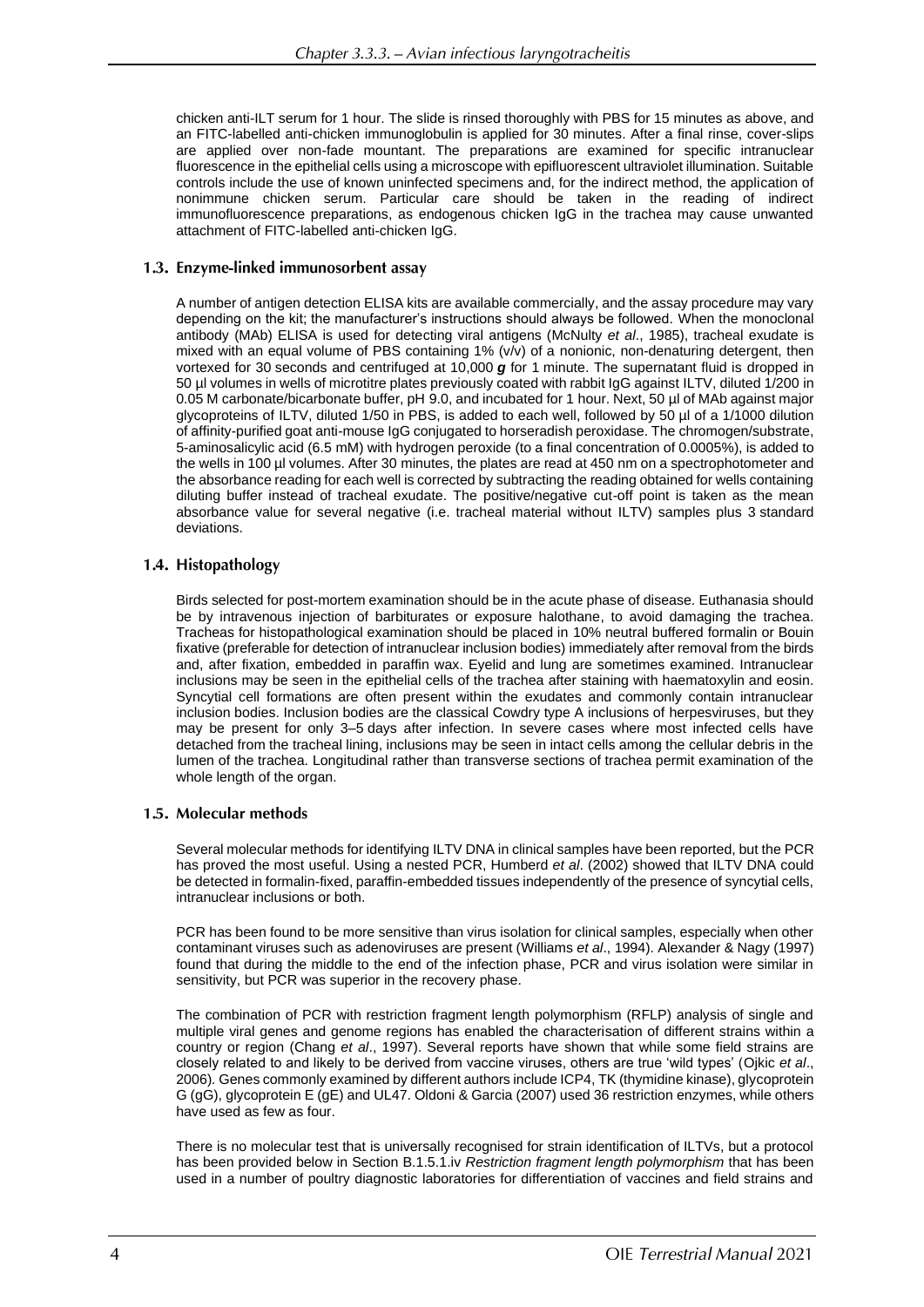epidemiological investigations. A good history of vaccination in the flock may assist with interpretation of results although it should be noted that field strain infection can occur in vaccinated birds. Vaccine strains can also occasionally be isolated from unvaccinated birds,

#### 1.5.1. Test procedures

i) Conventional PCR

In a typical PCR protocol for ILTV, viral DNA is extracted from clinical samples (swabs, tissues), chorioallantoic membrane plaques, cell culture supernatants or vaccines using DNA extraction kits. Primers used can be obtained from previously published work or designed using ILTV sequences on the Genbank international database.

The following protocol is routinely used in a number of veterinary diagnostic laboratories for detection of ILTV in clinical specimens and has potential for the preliminary typing of the virus by restriction fragment length polymorphism of the PCR amplicons. Full details of this PCR are provided in Kirkpatrick *et al.* (2006b). In brief, an approximately 2.24 kbp region of the ILTV thymidine kinase gene is amplified using a pair of forward (5'-CTG-GGC-TAA-ATC-ATC-CAA-GAC-ATC-A-3') and reverse (5'-GCT-CTC-TCG-AGT-AAG-AAT-GAG-TAC-A-3') primers and the resultant amplicons are separated by electrophoresis through 0.8% agarose gels, stained with an appropriate nucleic acid stain and exposed to UV light for visualisation. The 50 µl amplification reaction contains 200 µM each of dATP, dCTP, dGTP and dTTP, 1 mM MgCl<sub>2</sub>, 250 µM each of the primers, 1 µl (2.5 units) Taq DNA polymerase, 5 µl of 10  $\times$ Taq DNA polymerase buffer and 5 µl extracted DNA as template. The reaction mixture should be incubated at 94°C for 3 minutes, then subjected to 35 cycles of 94°C for 15 seconds, 60°C for 45 seconds and 72°C for 150 seconds, and finally incubated at 72°C for 3 minutes. In each series of PCRs, a control tube containing sterile distilled  $H_2O$ , instead of extracted DNA, should be included as a negative control.

Another protocol that has been used in veterinary diagnostic laboratories around the world for the detection and preliminary typing of the virus involves the amplification of two regions of the ICP4 gene. Primers ICP4-1F (5'-ACT-GAT-AGC-TTT-TCG-TAC-AGC-ACG-3') and ICP4-1R (5'-CAT-CGG-GAC-ATT-CTC-CAG-GTA-GCA-3') amplify a 688 bp fragment at position 181 to 869<sup>2</sup> ; ICP4-2F (5'-CTT-CAG-ACT-CCA-GCT-CAT-CTG-3') and ICP4-2R (5'- AGT-CAT-GCG-TCT-ATG-GCG-TTG-AC-3') amplify a 635 bp fragment at position 3804 to 4440<sup>3</sup>. Full details of these PCRs are provided by Chacon & Ferreira (2009).

The real-time PCR protocol described by Mahmoudian *et al*. (2011) can also be used as a conventional PCR with the final products can be examined by electrophoresis through 2% agarose gels.

ii) Real-time PCR

Real-time PCR assays have been described for ILTV (Creelan *et al*., 2006; Mahmoudian *et al.*, 2011). These have the advantage that they can be conducted in less than 2 hours and therefore provide a very rapid method of ILT diagnosis in comparison with traditional virus isolation, or even the standard PCR followed by gel electrophoresis. The following protocol can be used for rapid detection of ILTV in clinical specimens. Full details of the methodology are provided in Callison *et al.* (2007). In brief, two oligonucleotide primers, ILTVgCU771 (5'- CCT-TGC-GTT-TGA-ATT-TTT-CTG-T-3') and ILTVgCL873 (5'-TTC-GTG-GGT-TAG-AGG-TCT-GT-3'), are used to amplify a 103-bp product from the ILTV gC gene. A fluorescentlabelled probe, ILTV probe817 (5'-FAM-CAG-CTC-GGT-GAC-CCC-ATT-CTA-BHQ1-3'), is also used. The reaction is conducted with appropriate PCR kits, for example, using 25 µl total volume containing 10  $\mu$ l of the 2x master mix, 0.5  $\mu$ M of forward and reverse primers, 0.1  $\mu$ M of the probe, 1  $\mu$ l of HK-UNG, and 5  $\mu$ l of DNA template. Incubation and data acquisition are performed using a real-time thermocycler although PCR protocols will need to be optimised for the machine used. Reactions are incubated for 2 minutes at 50°C, 15 minutes at 95°C, then 40 cycles of 15 seconds at 94°C and 1 minute at 60°C. For each assay, the threshold cycle number (CT value) is the PCR cycle number at which the fluorescence of the reaction exceeds 30 units of fluorescence.

<sup>2</sup> Genbank accession number NC 006623<br>3 Genbank accession number NC 006623

<sup>3</sup> Genbank accession number NC 006623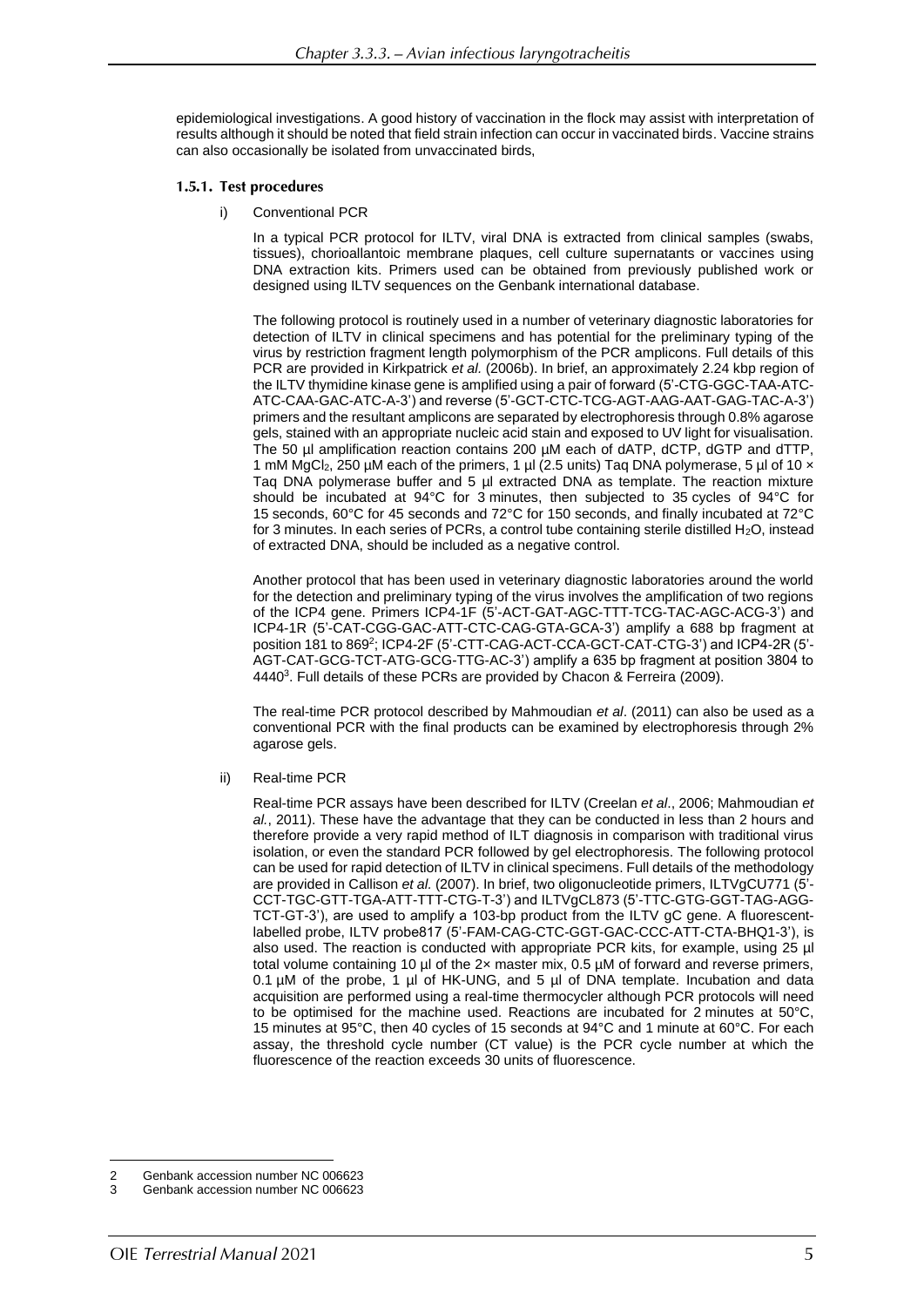#### iii) Nucleotide sequence analysis

A number of ILTV genes can be targeted for PCR followed by nucleotide sequence analysis of the resultant amplicons for strain identification purposes, for example, ICP4 may be amplified by PCR using the primers described by Chacon & Ferreira, (2009) and the resultant amplicons purified using a disposable mini column method and submitted to bidirectional DNA sequencing using the PCR primers as sequencing primers. Various software programs including clustal W may be used for analysis of the sequences and comparison with the existing sequences in GenBank. It should be noted that sequence analysis of multiple genes may be required for proper identification of the ILTV strains.

Whole genome sequencing has also been reported in several publications as a means of fully characterising the viral strains, but, at least currently, equipment, reagents and expertise are available only in a limited number of laboratories and therefore this technique has not been discussed here.

#### iv) Restriction fragment length polymorphism (RFLP)

The combination of PCR and RFLP has enabled field strains of ILTV to be distinguished from vaccine strains (Creelan *et al*., 2006; Han & Sim, 2001; Kirkpatrick *et al.*, 2006a; Ojkic *et al*., 2006; Oldoni & Garcia 2007). A range of restriction endonucleases (RE) have been described for RFLP analysis of ILTV PCR products and several genes have been targeted for digestion. They include ICP4, TK, UL15, UL47 glycoprotein G and ORF-BTK genes. Detailed description of the methodology can be found in Creelan *et al*. (2006), Han & Sim (2001), Kirkpatrick *et al.* (2006a), Ojkic *et al*., (2006) and Oldoni & Garcia (2007). A brief description of methodology for TK, ICP4, ICP18.5 and ORFB-TK PCR RFLP is provided below from Kirkpatrick *et al*. (2006a) with some modifications.

For amplification of TK, PCR is performed in a 50-µl reaction mixture containing 200 µM each dATP, dCTP, dGTP, and dTTP, 1 mM MgC $l_2$ , 250  $\mu$ M of each primer (TK forward: CTG-GGC-TAA-ATC-ATC-CAA-GAC-ATC-A; and TK reverse: GCT-CTC-TCG-AGT-AAG-AAT-GAG-TAC-A), 1.25 U of Taq DNA polymerase, 5 µl of 10× Taq DNA polymerase buffer, and 2  $\mu$  of extracted DNA. The reaction mixture is incubated at 94 $\degree$ C for 3 minutes, then subjected to 35 cycles of 94°C for 15 seconds, 60°C for 45 seconds and 72°C for 60 seconds, and finally incubated at 72°C for 3 minutes.

PCR amplification of ICP4, ICP18.5 and ORFB-TK, is performed in separate tubes using primers ICP4 forward: AAA-CCT-GTA-GAG-ACA-GTA-CCG-TGA-C and ICP4 reverse: ATT-ACT-ACG-TGA-CCT-ACA-TTG-AGC-C; ICP18.5 forward: TCG-CTT-GCA-AGG-TCT-TCT-GAT-GG and ICP18.5 reverse: AGA-AGA-TGT-TAA-TTC-ACA-CGG-ACA-C; and ORFB-TK forward: TCT-GCG-ATC-TTC-GCA-GTG-GTC-AG and ORFB-TK reverse: TGA-CGA-GGA-GAG-CGA-ACT-TTA-ATC-C. A 50-µl reaction mixture contains 200 µM each dATP, dCTP, dGTP, and dTTP, 2 mM MgSO4, 250 µM each primer, 1 U of Platinum Taq DNA Polymerase high fidelity, 5 µl of 10x Platinum Taq DNA polymerase buffer, and 2 µl of extracted DNA. The reaction mixture is incubated at 94°C for 1 minute, then subjected to 35 cycles of 94°C for 1 minute, 68°C for 7 minutes, and finally incubated at 68°C for 10 minutes.

10-µl volumes of TK, ICP4, ICP18.5 and ORFB-TK PCR products are digested separately with the restriction endonucleases Msp*I*, Hae*III*, Hae*III*, and Fok*I* respectively, at 37°C for 1 hour. After digestion, the resultant DNA fragments are separated in a 15% poly-acrylamide gel and restriction DNA fragments visualised by an appropriate nucleic acid stain and exposed to UV light for visualisation. Pattern differences are recorded for each enzyme and results can be developed into dendrograms.

#### **Serological tests** 2.

The method of choice for detection of antibodies to ILTV in chicken serum is ELISA. Virus neutralisation (VN) can also be used (Adair *et al*., 1985). AGID and indirect immunofluorescence tests are little used nowadays.

#### 2.1. Enzyme-linked immunosorbent assay

A number of ELISA kits are available commercially, and the assay procedure may vary depending on the kit; the manufacturer's instructions should always be followed. Most commercial ELISAs use whole virus as detecting antigen, but some use recombinant glycoproteins. For an in-house ELISA, the whole virus antigen can be obtained by sonication of heavily infected cell cultures at the time of maximum CPE,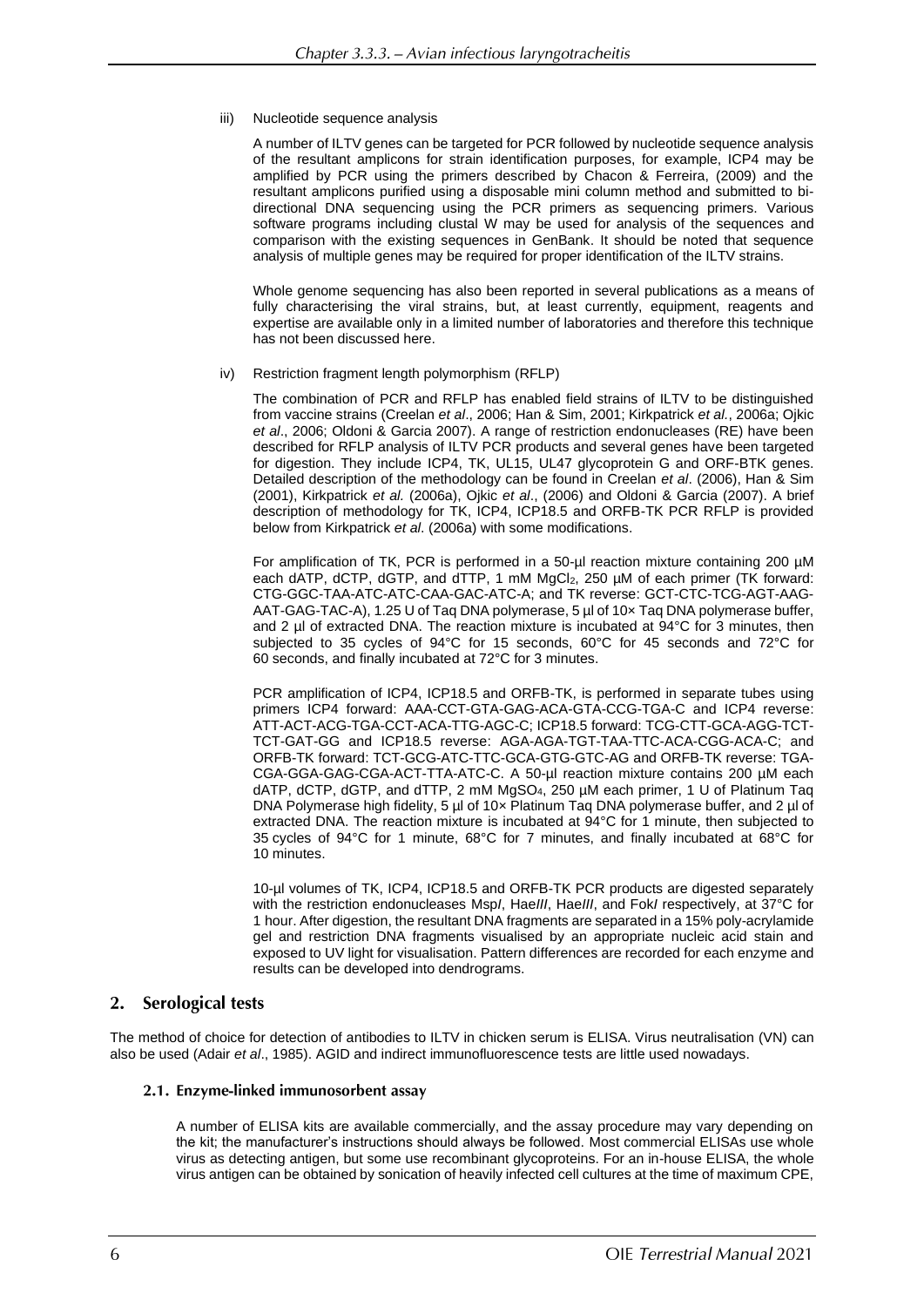which is then centrifuged and the supernatant absorbed on to the wells of microtitre plates. A negative antigen is provided by uninfected cell culture material treated in the same way. The test consists essentially of the addition of 0.1 ml of 1/10 dilutions of test sera to duplicate wells coated with positive or negative antigen. After incubation at 37°C for 2 hours, the plates are washed four times and a rabbit antichicken IgG conjugated with peroxidase at a recommended dilution (1/1000 to 1/4000 depending on the manufacturer) is added. After incubation at 37°C for 1 hour, the plates are washed again four times. Finally, a chromagen consisting of 5-aminosalicylic acid is added to each well followed by hydrogen peroxide substrate to a final concentration of 0.0005%, and the absorbance of the fluid in each well is read at 450 nm on a spectrophotometer. The result for each serum is expressed as the difference between the mean absorbance produced with the positive and negative antigens. The positive/negative cut-off point is taken as the mean absorbance value for numerous negative sera plus 3 standard deviations. The test is very sensitive and may be useful for surveillance purposes. Antibody responses as measured by ELISA are detectable 7–10 days after infection and peak at about 2 weeks. The response to ILT vaccines may be variable and testing is often done at 14 days post-vaccination or after.

## 2.2. Virus neutralisation

VN tests may be conducted on the dropped CAMs of embryonating chicken eggs that have been incubated for 9–11 days, where antibody specifically neutralises pock formation caused by ILTV. Alternatively, the tests can be performed in cell cultures, where antibody specifically neutralises the ILTV thus preventing CPE. Doubling dilutions of serum are added to equal volumes of a constant concentration of virus. This concentration may either be 100 median egg infectious doses (EID<sub>50</sub>) for egg inoculations, or 100 median tissue culture infectious doses (TCID<sub>50</sub>) for the inoculation of cultures. The mixtures are incubated at 37°C for 1 hour to allow any neutralisation to occur.

When the test is performed in eggs, the virus/serum mixtures are inoculated on to the dropped CAMs, using at least five eggs per dilution. Eggs are sealed and incubated at 37°C for 6–7 days. The end-point is recorded as the highest dilution of the serum where no pocks are present on the CAMs. When the tests are done in cell cultures, serum dilutions are prepared in 96-well microculture plates and virus is then added. After the period allowed for neutralisation, freshly prepared chicken embryo liver or kidney cells are added to each well. The plates are incubated at  $37^{\circ}$ C in an atmosphere of 5% CO<sub>2</sub> and examined daily for CPE; 50% end-points are read after approximately 4 days when the virus control titre indicates that  $30-300$  TCID<sub>50</sub> of virus have been used in the test. For the cell culture method of testing, virus neutralisation at 1/8 (initial dilution) or greater is considered positive.

# **C. REQUIREMENTS FOR VACCINES**

#### $1.$ **Background**

ILT is usually controlled with live vaccines. Vaccines may be used in response to disease outbreaks, or may be used routinely in endemic areas. Repeated doses may be required to afford good protection. Live attenuated ILT vaccines produced in cell cultures or embryonated hens' eggs are commonly used. Live recombinant (vectored) vaccines are also used. These vaccines use herpesvirus of turkeys or fowlpox virus as vectors to express ILTV proteins. There has also been some work with genetically engineered deletion-mutant vaccines and the results of these initial studies look promising (Coppo *et al.,* 2013). For attenuated ILT vaccines, the live virus seed is a suitably attenuated or naturally avirulent strain of ILTV. Live attenuated ILT vaccines may be administered by eyedrop, spray or in the drinking water. Recombinant vaccines may be delivered by wing-web puncture, subcutaneous injection or *in-ovo* inoculation. There are advantages and disadvantages associated with each of the different types of vaccine and the different methods of delivery (Coppo *et al*., 2013; Garcia, 2017). For example, vectored vaccines may only be partially protective and live attenuated ILT vaccines may have residual virulence that can cause clinical disease, especially if administered by spray and a small droplet size is produced and inhaled. Live attenuated ILT vaccines may also revert to higher levels of virulence following bird-to-bird passage and persist in the field (Coppo *et al.,* 2013). For this reason, it may be difficult to discontinue vaccination once it has been started. Subclinical mixed infections of vaccine and field virus, in vaccinated birds, can cause severe disease in unvaccinated in-contacts. Natural recombination between attenuated vaccine strains of ILTV to produce virulent viruses has been reported and is also a risk for other live vaccines. The use of multiple different ILTV vaccines in the same populations should therefore be avoided (Coppo *et al*., 2013).

Guidelines for the production of veterinary vaccines are given in Chapter 1.1.8 *Principles of veterinary vaccine production*. The guidelines given here and in Chapter 1.1.8 are intended to be general in nature and may be supplemented by national and regional requirements (e.g. Code of Federal Regulations of the United States of America [USA], 2000; European Pharmacopoeia, 2010).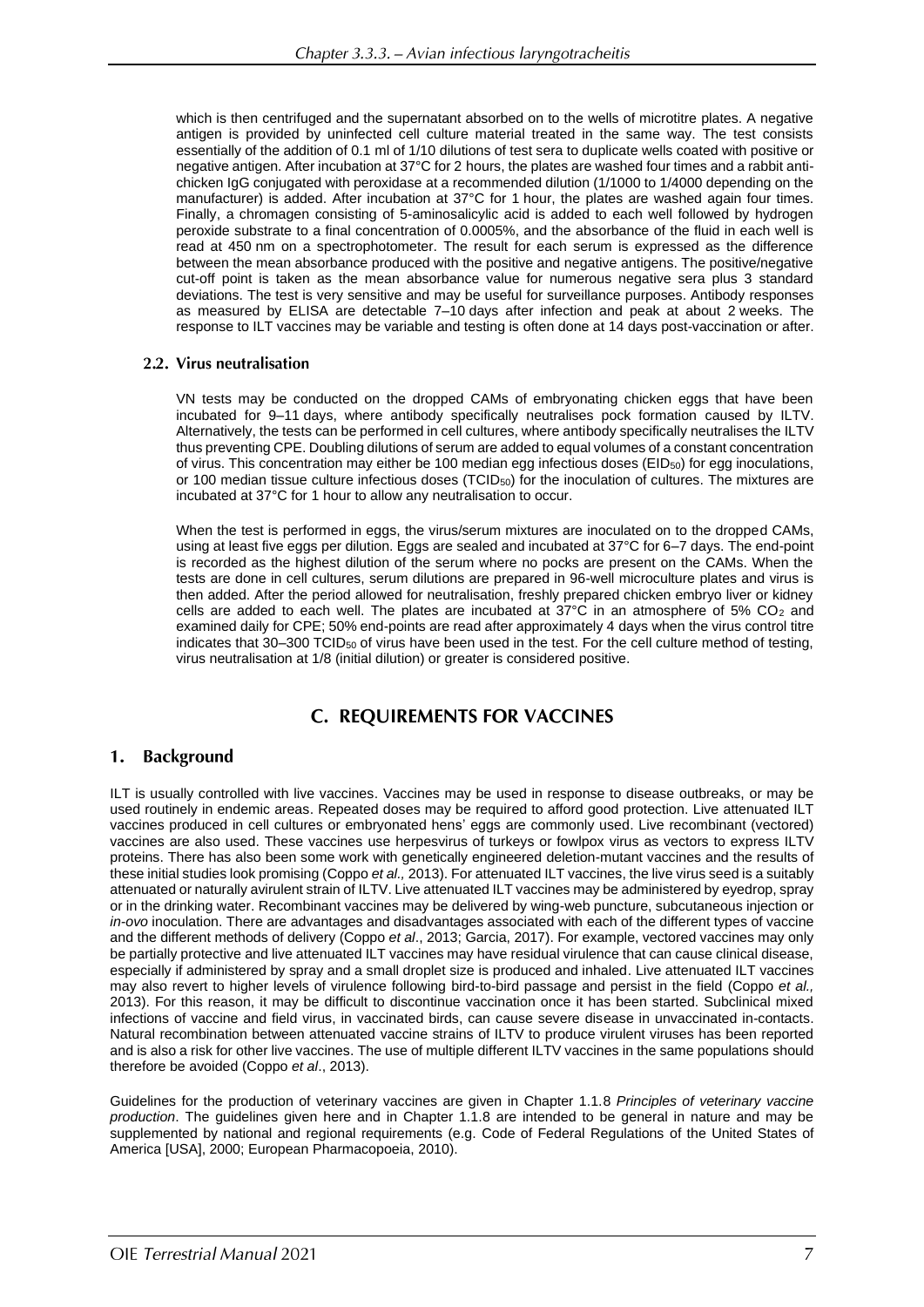# 2. Outline of production and minimum requirements for vaccines

# 2.1. Characteristics of the seed

## 2.1.1. Biological characteristics of the master seed

The virus seed for attenuated live ILT vaccines is a suitably attenuated or naturally avirulent strain of ILTV. Attenuation is achieved by serial passage of virus in embryonated eggs or tissue cultures. Recombinant vectored vaccines are created using recombinant DNA methodologies. The master seed virus (MSV) can be propagated in SPF chicken embryos or tissue cultures derived from such embryos. Initial tests are performed to demonstrate the safety and efficacy of the chosen master seed and the master seed must be tested for purity, virus identity and the presence of extraneous pathogens. The MSV is stored in aliquots at –70°C. The viruses used in manufacture should be no more than five passages from the MSV.

## 2.1.2. Quality criteria (sterility, purity, freedom from extraneous agents)

Details on the origin of the virus seed, including passage history and any genetic manipulations should be recorded. The MSV is tested in chicken embryos or chickens for sterility and freedom from extraneous agents (see chapter 1.1.9). Virus content is determined by virus titration in chicken embryos or cell culture.

## 2.1.3. Validation as a vaccine strain

ILT vaccines cross-protect against different strains of ILTV. Infection of non-target species with vaccine strains of ILTV is not a major concern because of the narrow host range of ILTV.

# 2.2. Method of manufacture

## 2.2.1. Procedure

In large-scale vaccine production, the virus is propagated in SPF chicken embryos or tissue culture derived from such embryos, up to the fifth passage from the MSV. The acceptable passage level is supported experimentally by the passage level used to prepare the experimental product used in efficacy studies. The vaccine is made by inoculation of the production seed virus into 9- to 11-day-old chicken embryos or tissue culture prepared from chicken embryos derived from SPF flocks. Eggs are inoculated through a hole in the shell, on to the dropped CAM or into the allantoic sac. They are sealed and incubated at 37°C for 4–6 days. All eggs are candled before harvest and only those with living embryos are used. To harvest the virus, the eggs are chilled, then cleansed and opened aseptically. The CAMs or allantoic fluids are pooled in sterile, cooled containers. The CAMs should show the thick grey plaques typical of ILTV growth. Tissue culturederived product would be prepared from virus-bearing cell culture fluids, which would also be subsequently pooled and tested.

# 2.2.2. Requirements for ingredients

Bovine serum used in vaccine production should be sourced from a country with negligible risk for transmissible spongiform encephalopathies [TSEs]. The origin of animal pancreatic trypsin used for cell culture should be considered. See chapter 1.1.8 with a special focus on products of biological origin originating from a country with negligible risk for TSEs.

# 2.2.3. In-process controls

The infected tissue or tissue culture homogenate may be tested for purity, potency, virus content and safety.

# 2.2.4. Final product batch tests

i) Sterility

Tests for sterility and freedom from contamination of biological materials intended for veterinary use may be found in chapter 1.1.9.

ii) Identity

The presence of ILTV may be confirmed by mixing the vaccine with ILTV antiserum and demonstrating that it is no longer able to infect embryonated hens' eggs from an SPF flock, or susceptible cell lines into which it is inoculated.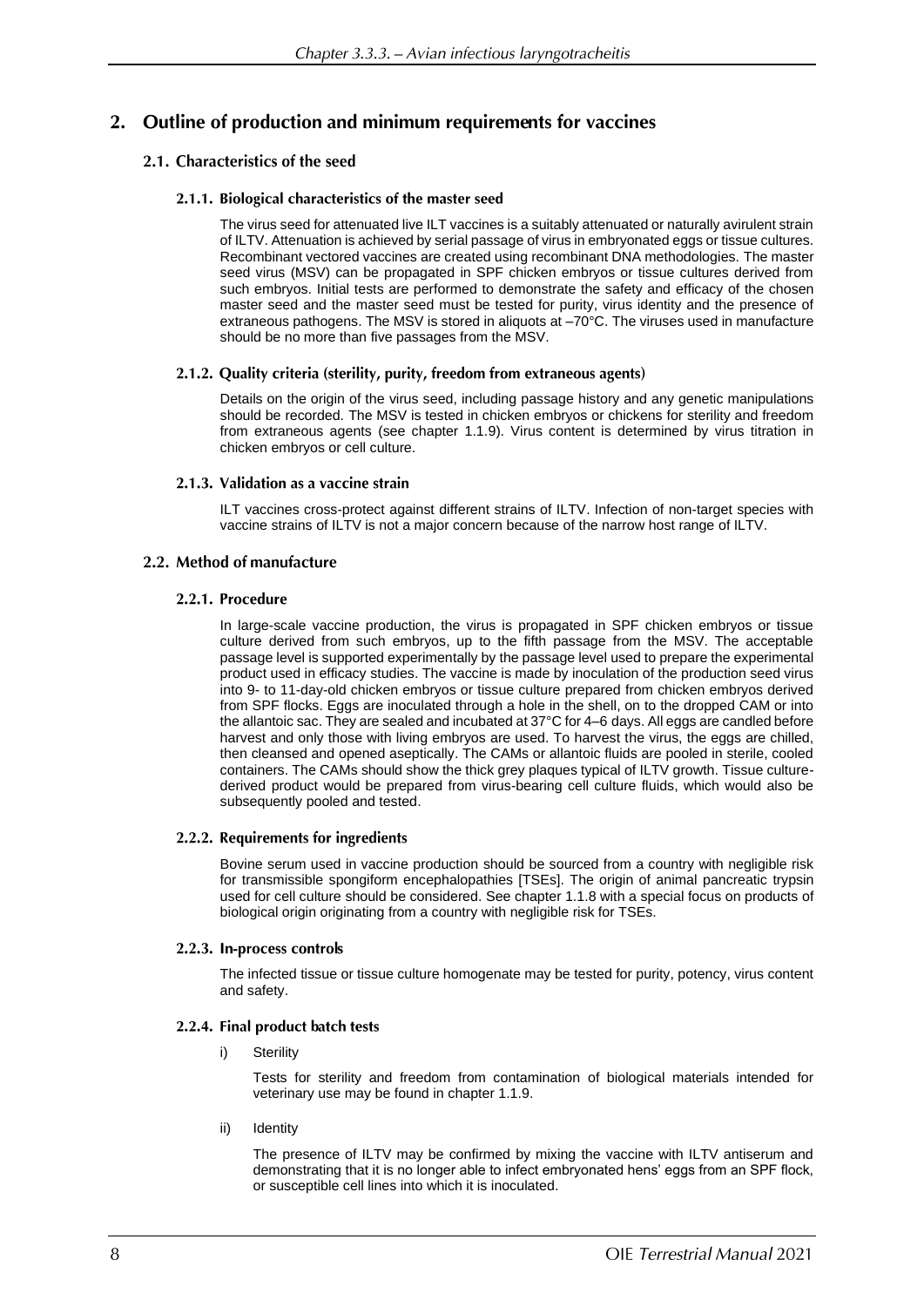iii) Safety

Each batch of vaccine is delivered by eyedrop (10 doses per bird) or by intratracheal injection to SPF chickens, or other target species. The birds are observed for 14–21 days for adverse effects attributable to the vaccine.

iv) Batch potency

Once the *in-vivo* efficacy of the vaccine has been established, the batch potency may be determined by measuring the virus content. This is done by virus titration using serial dilutions of vaccine inoculated onto the dropped CAM of embryonated hens' eggs, or inoculation of suitable cell cultures. The virus content (tested at any time within the expiration period) should be at or above the minimum titre stated on the label. The release and expiration titres are based on the minimum protective dose of the vaccine. Although efficacy testing of each vaccine batch may not be required, efficacy testing of a representative batch (using a vaccinating dose containing not more than the minimum virus titre stated on the label) may be needed.

#### 2.3. Requirements for regulatory approval

#### 2.3.1. Manufacturing process

For approval of vaccine, all relevant details concerning manufacture of the vaccine and quality control testing (see Sections C.2.1 and C.2.2) should be submitted to the authorities. This information shall be provided from three consecutive vaccine batches with a volume not less than 1/3 of the typical industrial batch volume.

#### 2.3.2. Safety requirements

In the USA, 25 susceptible chickens, 3- to 4-weeks old, are injected intratracheally and observed for 14 days. Deaths are counted as failures. Four or fewer failures are allowed for satisfactory serials. In the European Union (EU), initial safety tests use the vaccine virus at the least attenuated passage level between the MSV and a batch of the vaccine. Twenty SPF chickens are inoculated with 10 times the vaccine dose and observed for 21 days. Each route and method of administration that is recommended for vaccination should be tested in chickens at the youngest age recommended for vaccination. No notable clinical signs or deaths attributable to ILT are allowed. Batch tests for safety in the EU require eye-drop inoculation of 10 SPF chickens, at the youngest age recommended for vaccination, with 10 times the vaccine dose. Chickens are observed for 21 days. No notable clinical signs or deaths attributable to ILT are allowed.

i) Reversion to virulence

The EU requires five *in-vivo* sequential passages of vaccine virus. Each passage is performed in groups of five SPF chickens. Sequential passage may be achieved by natural spreading, or by collecting and pooling infectious material from the respiratory tract of one group of birds and using this material to infect the subsequent group of birds via eye-drop inoculation. Passaged virus recovered after five sequential passages (or earlier if passage cannot be maintained) is compared with the unpassaged virus using an index of respiratory virulence test. The maximally passaged virus must show no increase in virulence. The index of respiratory virulence tests involves intratracheal inoculation of 0.2 ml of vaccine at three different doses, starting with stock that has titre of 10<sup>5</sup> EID<sub>50</sub> or 10<sup>5</sup> CCID<sub>50</sub> per 0.2 ml (or maximal obtainable titre) and then two serial tenfold dilutions of that stock. At least 20 SPF chickens are inoculated per dose. Chickens are observed for 10 days and deaths are recorded. The index of respiratory virulence is the total number of deaths observed in the three groups divided by the total number of chickens

ii) Precautions (hazards)

Care should be taken over diluting and administering the vaccine, and over the proper disposal of unused vaccine.

#### 2.3.3. Efficacy requirements

A test must be carried out to establish the efficacy of the vaccine in groups of birds of the minimum age for which the product is destined and also for each avian species. Each route and method of administration recommended for vaccination must be tested. Twenty (USA) or 30 (EU) chickens are vaccinated with the most attenuated passage level of vaccine virus. Ten additional chickens are held as controls. After 10–14 days (USA) or 21 days (EU) vaccinated chickens and controls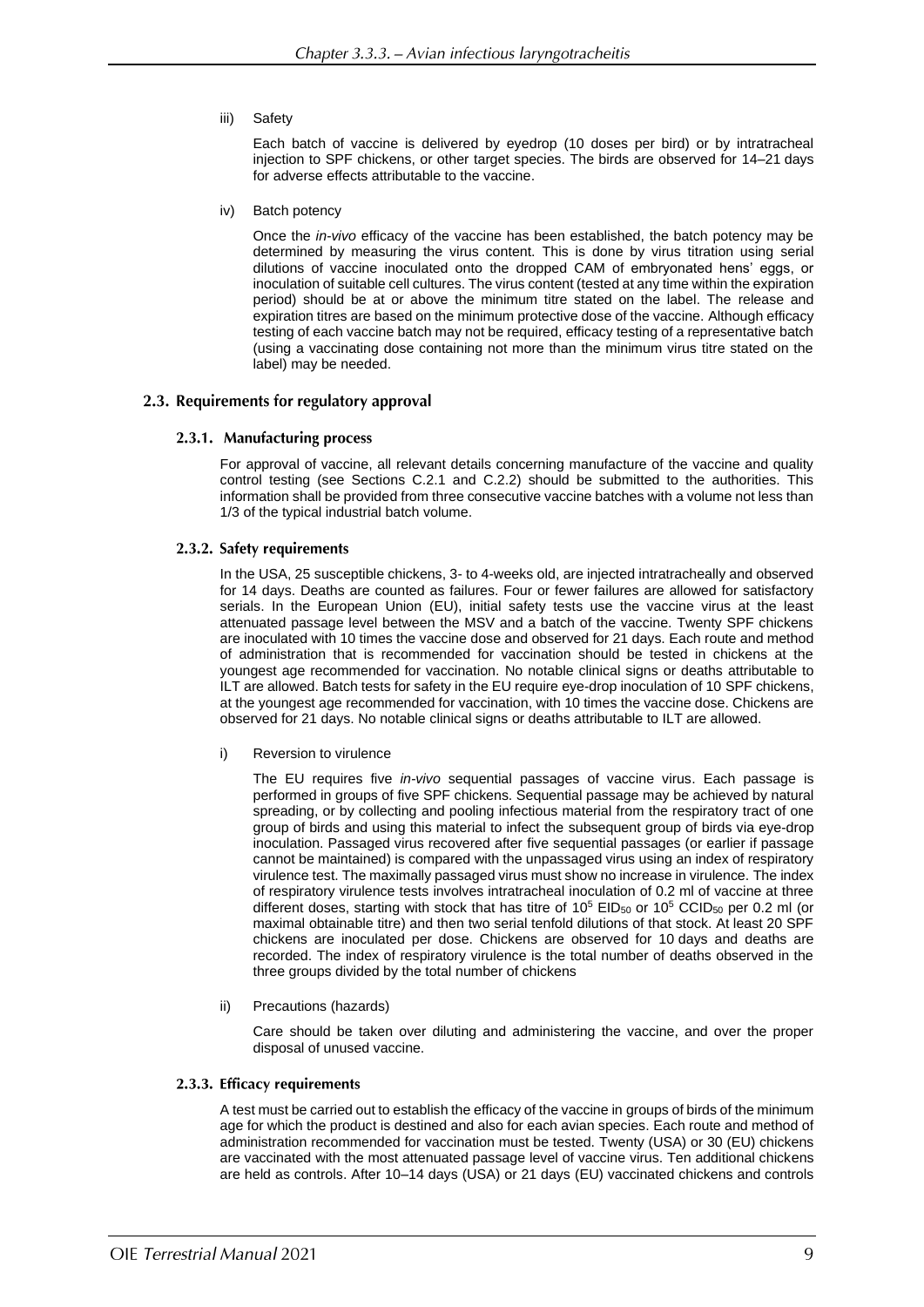are challenged with virulent ILTV intratracheally or in the orbital sinus. At least 80% (USA) or 90% (EU) of unvaccinated controls must die or show severe clinical signs of ILT, or show notable macroscopic lesions. To be satisfactory, only 5% or 10% of the vaccinated birds should die or show severe clinical signs of ILT, or show notable macroscopic lesions.

#### 2.3.4. Vaccines permitting a DIVA strategy (detection of infection in vaccinated animals)

The advent of recombinant (vectored) ILT vaccines has brought the potential to differentiate serologically between infected and vaccinated birds and the potential to use DIVA control strategies. Many of the gene-deleted ILT vaccines that are currently under development offer the same potential. A number of studies have reported the use of serological screening tools to detect antibodies against specific ILTV glycoproteins (Coppo *et al.,* 2013).

#### 2.3.5. Duration of immunity

The results of vaccination will depend on many factors, including dose schedule and route of administration. Some degree of protection should be given, over a period of several months.

#### 2.3.6. Stability

Stability is tested by taking samples of correctly stored vaccine at intervals and measuring virus content. Tests should be carried out on at least six batches of the vaccine or until a statistically valid number of serials have been evaluated and be continued for 3 months after the claimed shelf-life.

# **REFERENCES**

ADAIR B.M., TODD D., MCKILLOP E.R. & BURNS K. (1985). Comparison of serological tests for the detection of antibodies to infectious laryngotracheitis virus. *Avian Pathol.*, **14**, 461–469.

ALEXANDER H.S. & NAGY E. (1997). Polymerase chain reaction to detect infectious laryngotracheitis virus in conjunctival swabs from experimentally infected chickens. *Avian Dis*., **41**, 646–653.

BRAUNE M.O. & GENTRY R.F. (1985). Standardization of the fluorescent antibody technique for the detection of avian respiratory viruses. *Avian Dis.*, **9**, 535–545.

CALLISON S.A., RIBLET S.M., OLDONI I., SUN S., ZAVALA G., WILLIAMS S., RESURRECCION R.S., SPACKMAN E. & GARCIA M. (2007). Development and validation of a real-time Taqman® PCR assay for the detection and quantitation of infectious laryngotracheitis virus in poultry. *J. Virol. Methods*, **139**, 31–38.

CHACON J.L. & FERREIRA A.J. (2009). Differentiation of field isolates and vaccine strains of infectious laryngotracheitis virus by DNA sequencing*. Vaccine*, **27**, 6731-6738.

CHANG P.C., LEE Y.L., SHIEN J.H. & SHIEH H.K. (1997). Rapid differentiation of vaccine strains and field isolates of infectious laryngotracheitis virus by restriction fragment length polymorphism of PCR products. *J. Virol. Methods*, **66**, 179–186.

CODE OF FEDERAL REGULATIONS (OF THE UNITED STATES OF AMERICA) (CFR) (2000). Part 9, Section 113.328, Fowl Laryngotracheitis Vaccine. US Government Printing Office. Washington DC, USA.

COPPO M.J.C., NOORMOHAMMADI A.H., BROWNING G.F. & DEVLIN J.M. (2013). Challenges and recent advances in infectious laryngotracheitis virus vaccines. *Avian Pathol.*, **42**, 195–205.

CREELAN J.L., CALVERT V.M., GRAHAM D.A. & MCCULLOCH J. (2006). Rapid detection and characterisation from field cases of infectious laryngotracheitis by real-time polymerase chain reaction and restriction fragment length. *Avian Pathol*., **35**, 173–179.

EUROPEAN PHARMACOPOEIA 6.0 (2010). Avian infectious laryngotracheitis vaccine (live) European Directorate for the Quality of Medicines and HealthCare (EDQM), Council of Europe, Strasbourg, France, 872–873.

GARCIA M. (2017). Current and future vaccines and vaccination strategies against infectious laryngotracheitis (ILT) respiratory disease of poultry. *Vet. Microbiol.,* **206**, 157–162.

HAN M.G. & SIM S.J. (2001). Analysis of Korean strains of infectious laryngotracheitis virus by nucleotide sequences and restriction fragment length polymorphism. *Vet. Microbiol.,* **83**, 321–331.